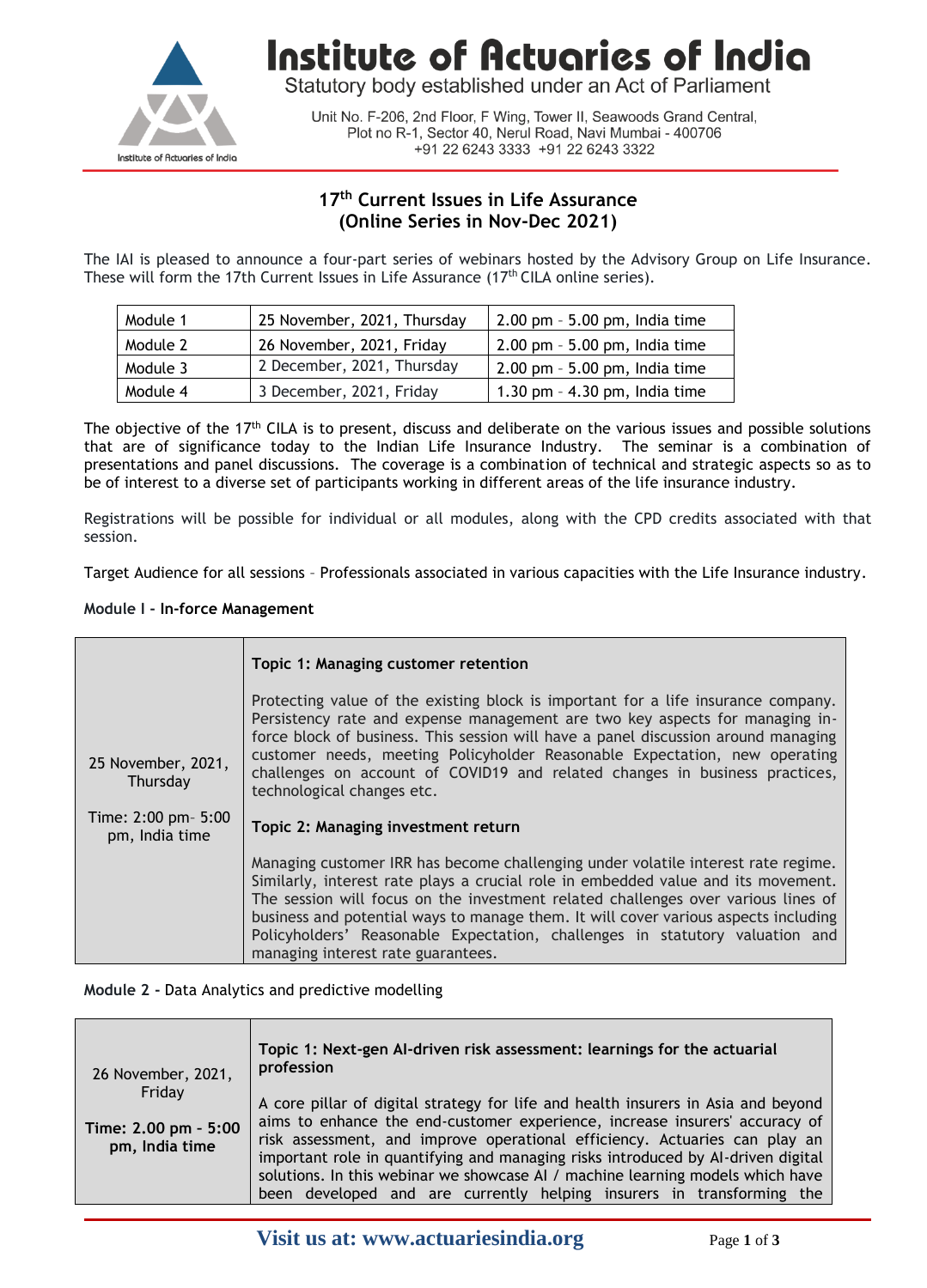

**Institute of Actuaries of India**<br>Statutory body established under an Act of Parliament

Unit No. F-206, 2nd Floor, F Wing, Tower II, Seawoods Grand Central, Plot no R-1, Sector 40, Nerul Road, Navi Mumbai - 400706 +91 22 6243 3333 +91 22 6243 3322

| underwriting process. Models are deployed at point of sale and enable real-time<br>underwriting decisioning and process streamlining.                                                                                                                                                                                                                                                                                                                                                |  |
|--------------------------------------------------------------------------------------------------------------------------------------------------------------------------------------------------------------------------------------------------------------------------------------------------------------------------------------------------------------------------------------------------------------------------------------------------------------------------------------|--|
| Topic 2: Continuous Control Monitoring in Life Insurance                                                                                                                                                                                                                                                                                                                                                                                                                             |  |
| Insurance industry is facing severe challenges from frauds and it became even<br>more challenging to detect it within 3 years of policy issuance with Sec 45 of<br>Insurance Act, 1938 in play.                                                                                                                                                                                                                                                                                      |  |
| To further strengthen risk controls, Continuous Control Monitoring techniques<br>using data trails created by fraudsters can be used to weed out potentially<br>fraudulent policies.                                                                                                                                                                                                                                                                                                 |  |
| In addition, Organizations believe having a control monitoring platform, which<br>is data-driven would enable them to build a multi-line of defense in view of<br>providing an integrated enterprise posture of risk and compliance.                                                                                                                                                                                                                                                 |  |
| This session will explore the following.                                                                                                                                                                                                                                                                                                                                                                                                                                             |  |
| How continuous monitoring program enables proactive approach to<br>spotting policy anomalies / exceptions and resolution rather than a reactive<br>claim assessment at claim stage.<br>How to enable digitalization of risk and compliance processes using a<br>data-driven approach rather than process automation with continuous control<br>and monitoring?<br>Building synergies between compliance, audit, and risk management<br>assurance requirements of Insurance Industry. |  |
|                                                                                                                                                                                                                                                                                                                                                                                                                                                                                      |  |

**Module 3 -** Modelling - Advanced modelling techniques, making models efficient, Making models future ready

| <b>Topic 1: Advanced Actuarial Modelling</b><br>Actuarial models have evolved over the years with advances in computing power<br>to reflect the dynamics of the underlying business more closely. These include<br>models which allow for the interaction of assets and liabilities, allowing for<br>dynamic policyholder behavior and for appropriate management actions. The<br>session will concentrate on the need for advanced modeling as well as provide<br>insights into how to implement the same. |
|-------------------------------------------------------------------------------------------------------------------------------------------------------------------------------------------------------------------------------------------------------------------------------------------------------------------------------------------------------------------------------------------------------------------------------------------------------------------------------------------------------------|
| Topic 2: Interface of Actuarial Models with Upstream and Downstream<br><b>Processes</b>                                                                                                                                                                                                                                                                                                                                                                                                                     |
| The session will provide insights into how actuarial models can be integrated into<br>the Company's wider IT and MIS ecosystems so as to reduce manual intervention,<br>improve audit trail and reduce possibilities of errors while at the same time<br>ensuring timely delivery of appropriate reports.                                                                                                                                                                                                   |
| Topic 3: Best Practices in Actuarial Modelling<br>With increasing number of products of various generations and increasing<br>granularity of assumptions, it is critical that actuarial models are set up in a<br>manner that ensure quick run time, and has coding that is efficient and easy to<br>follow. With this in mind, this session has been designed to share some of the<br>best practices in Actuarial Modelling.                                                                               |
|                                                                                                                                                                                                                                                                                                                                                                                                                                                                                                             |

**Module 4 -** Making protection future ready - Sustainable pricing, Sustainable underwriting, Health and wellness